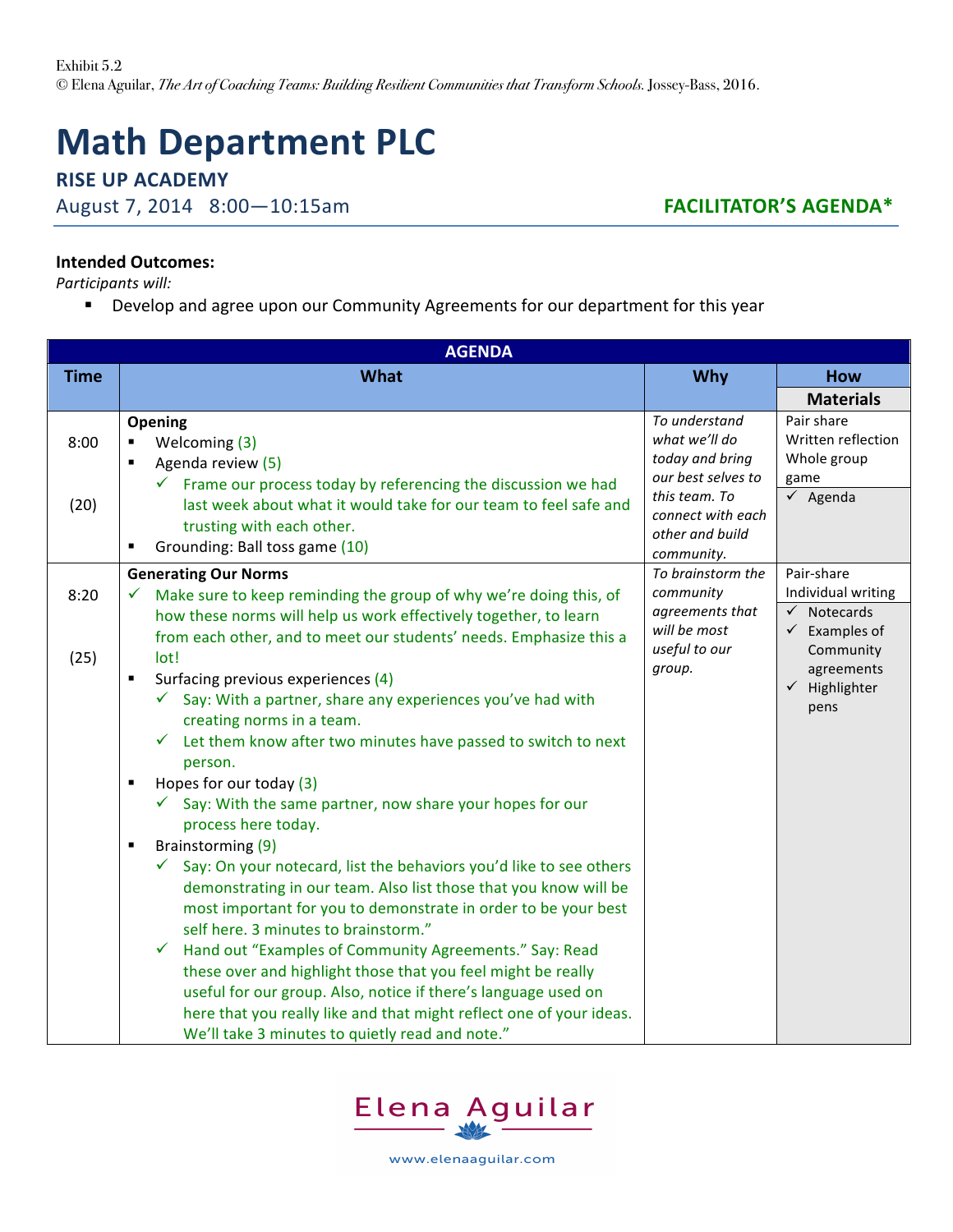#### Exhibit 5.2

© Elena Aguilar, *The Art of Coaching Teams: Building Resilient Communities that Transform Schools.* Jossey-Bass, 2016.

|           | Say: "Now, from the list you created and the one you just read,<br>✓<br>put a star by the FIVE that are most important to you. We'll take<br>two minutes to do that."<br>Brainstorm share (6)<br>٠<br>$\checkmark$ Say: "Now turn to a different partner and share the five that you<br>just identified as most important for our group to follow. Explain<br>why you selected those. You'll each have three minutes to talk<br>and I'll tell you when it's time to switch."                                                                                                                                                                                                                                                                                                                                                                                                                 |                                                                                                           |                           |
|-----------|----------------------------------------------------------------------------------------------------------------------------------------------------------------------------------------------------------------------------------------------------------------------------------------------------------------------------------------------------------------------------------------------------------------------------------------------------------------------------------------------------------------------------------------------------------------------------------------------------------------------------------------------------------------------------------------------------------------------------------------------------------------------------------------------------------------------------------------------------------------------------------------------|-----------------------------------------------------------------------------------------------------------|---------------------------|
|           | <b>Clarifying and Classifying Our Norms</b>                                                                                                                                                                                                                                                                                                                                                                                                                                                                                                                                                                                                                                                                                                                                                                                                                                                  | To make sure we                                                                                           | Whole group               |
| 8:45      | Select five and share (12)<br>٠                                                                                                                                                                                                                                                                                                                                                                                                                                                                                                                                                                                                                                                                                                                                                                                                                                                              | all understand the                                                                                        | discussion                |
|           | $\checkmark$ Say: "Select up to five of the norms that you brainstormed or                                                                                                                                                                                                                                                                                                                                                                                                                                                                                                                                                                                                                                                                                                                                                                                                                   | meaning behind                                                                                            | $\checkmark$ Sticky notes |
| $(20-40)$ | chose from the examples and write each one individually on a<br>sticky note. You'll have a chance to explain your meaning soon<br>but for right now you just need to capture your idea." [Show an<br>exemplar.] (1)<br>$\checkmark$ Have everyone get up and put their sticky notes on the chart<br>paper in a way so that they can all be read. Invite everyone to<br>just stand back and read what's been posted. It's ok if they start<br>talking to each other about what they see. (10)                                                                                                                                                                                                                                                                                                                                                                                                 | the norms that<br>have been<br>generated and to<br>group them into<br>between five and<br>ten categories. | $\checkmark$ Chart paper  |
|           |                                                                                                                                                                                                                                                                                                                                                                                                                                                                                                                                                                                                                                                                                                                                                                                                                                                                                              |                                                                                                           |                           |
|           | Clarify $(2-15)$<br>п                                                                                                                                                                                                                                                                                                                                                                                                                                                                                                                                                                                                                                                                                                                                                                                                                                                                        |                                                                                                           |                           |
|           | $\checkmark$ Say: "Are there any terms or phrases on any of these sticky<br>notes that you would like clarity on? Is there a norm that you'd<br>like the author to explain? We want to make sure we<br>understand what we've generated."<br>NOTE: This conversation may need to be longer or shorter<br>depending on what was generated. This is a moment to be a<br>very watchful facilitator to ensure that there's equity of<br>participation, that people can explain their ideas without going<br>on too long or being silenced, and that everyone is engaged in<br>the discussion. The group should be standing or sitting in a way<br>so that everyone can see each other. This can be a really<br>important part of the process as team members describe what<br>they need from the group and perhaps share previous<br>experiences or hopes.<br>Organize our brainstorm (5-10)<br>٠ |                                                                                                           |                           |
|           | $\checkmark$ Say: "Let's see what happens if we try to organize and group                                                                                                                                                                                                                                                                                                                                                                                                                                                                                                                                                                                                                                                                                                                                                                                                                    |                                                                                                           |                           |
|           | these. If you're already seeing patterns and groupings then I<br>welcome you to start moving the sticky notes around. You're<br>also welcome to stand back and just watch-I'm sure we'll have<br>plenty of hands helping. Our goal is to group these into 5-10<br>categories that could become our norms, even though we'll<br>narrow them down to between five and seven in the end.                                                                                                                                                                                                                                                                                                                                                                                                                                                                                                        |                                                                                                           |                           |
|           | <b>Finalizing Our List</b>                                                                                                                                                                                                                                                                                                                                                                                                                                                                                                                                                                                                                                                                                                                                                                                                                                                                   | To vote on our                                                                                            | Individual voting         |
| Approx.   |                                                                                                                                                                                                                                                                                                                                                                                                                                                                                                                                                                                                                                                                                                                                                                                                                                                                                              | norms and                                                                                                 | Group discussion          |

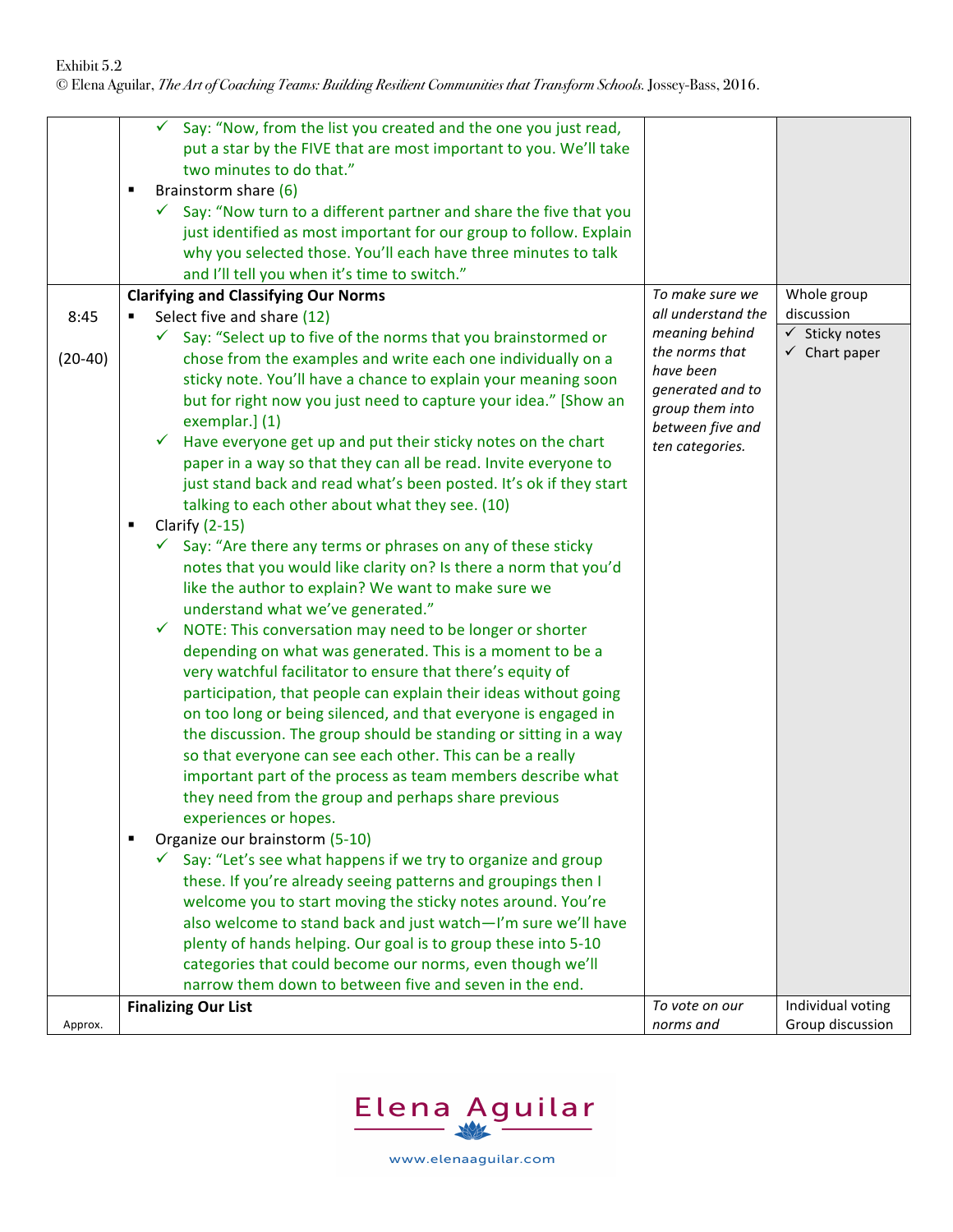| $9:05 -$<br>9:25<br>$(6-20)$ | Narrowed list that we can all live with (4-10)<br>$\blacksquare$<br>Re-write the 5-10 norms that have been grouped previously in a<br>✓<br>list. Ask: "Is there any norm on here that you can't live with?<br>That you'd be strongly opposed to having as a group norm?" If<br>there is, ask for explanation. If necessary, attempt to revise or<br>eliminate norms until everyone is comfortable with the list of<br>between 5 and 10.<br>Voting (6-10)<br>$\checkmark$ Give everyone five stickers and tell everyone to put one next to<br>his or her top five most important norms.<br>Once the top five have been identified, ask for a thumb vote:<br>$\checkmark$<br>Thumb up if you are good with these, thumb sideways if you're<br>ok with it and can live with it, thumb down if you can't live with<br>the final decision. This can happen if there's a norm that<br>someone really feels the group needs but it didn't get into the<br>top five. Ask anyone with a thumb down to explain his or her<br>reasoning and then check the whole group to see if anyone<br>else's thumb has been swayed. Attempt to seek consensus but<br>also balance the need to maintain everyone's engagement.<br>If consensus can't be reached, ask the group to move forward<br>$\checkmark$<br>with trying out the top five or seven norms and promising to<br>return to them in 6 weeks to see how they've been working. | hopefully to have<br>everyone onboard<br>with the final list.                                                                                                                       | Chart paper<br>✓<br>✓<br><b>Stickers</b>                                                                 |
|------------------------------|-----------------------------------------------------------------------------------------------------------------------------------------------------------------------------------------------------------------------------------------------------------------------------------------------------------------------------------------------------------------------------------------------------------------------------------------------------------------------------------------------------------------------------------------------------------------------------------------------------------------------------------------------------------------------------------------------------------------------------------------------------------------------------------------------------------------------------------------------------------------------------------------------------------------------------------------------------------------------------------------------------------------------------------------------------------------------------------------------------------------------------------------------------------------------------------------------------------------------------------------------------------------------------------------------------------------------------------------------------------------------------------------------------------------------|-------------------------------------------------------------------------------------------------------------------------------------------------------------------------------------|----------------------------------------------------------------------------------------------------------|
| Approx.<br>$9:15-$<br>9:45   | $\checkmark$ IF IT'S BEEN A LONG TIME, TAKE A 10 MINUTE BREAK.<br><b>Making Meaning of Our Norms</b><br>Write each finalized norm on the top of a sheet of chart paper and<br>post around the room. Invite everyone to walk around with a marker<br>and write the meaning he or she makes of that norm-and what it<br>would look like or sound like if that norm was being held. (8-12)<br>Ask for quiet but let participants know that they can communicate in<br>✓<br>writing-they can comment on each other's notes, star what others<br>have written, ask questions, etc. Make sure to emphasize the<br>purpose of this activity.<br>Ask that everyone contribute to each poster because we want to<br>✓<br>have everyone's voice in this conversation.<br>After everyone has circulated to each poster debrief together. Say:<br>✓<br>"What do you notice in our comments? Is there anything here that<br>anyone thinks we should talk about together? Anything that needs                                                                                                                                                                                                                                                                                                                                                                                                                                       | To ensure that<br>we're all on the<br>same page about<br>what these norms<br>mean and what<br>it'll look like if<br>we're holding<br>them during AND<br>outside of our<br>meetings. | Chalk Talk<br>Whole group<br>discussion<br>$\checkmark$<br><b>Markers</b><br>$\checkmark$<br>Chart paper |
| Approx.<br>$9:30-$<br>10:00  | clarification?" (8-12)<br>Closing<br>Next steps: How will we ensure that our norms are living, meaningful<br>٠<br>things?<br>$\checkmark$<br>Say: At our next meeting, we'll spend about 20 minutes<br>discussing how we can make sure that our norms are really<br>helpful and which structures we can use to uphold them.                                                                                                                                                                                                                                                                                                                                                                                                                                                                                                                                                                                                                                                                                                                                                                                                                                                                                                                                                                                                                                                                                           | To close our<br>meeting by<br>clarifying next<br>steps, offering<br>feedback to the<br>facilitator, and<br>offering                                                                 | Pair-Share<br>Individual<br>reflection<br>Whole group<br>$\checkmark$ Feedback<br>form                   |



www.elenaaguilar.com